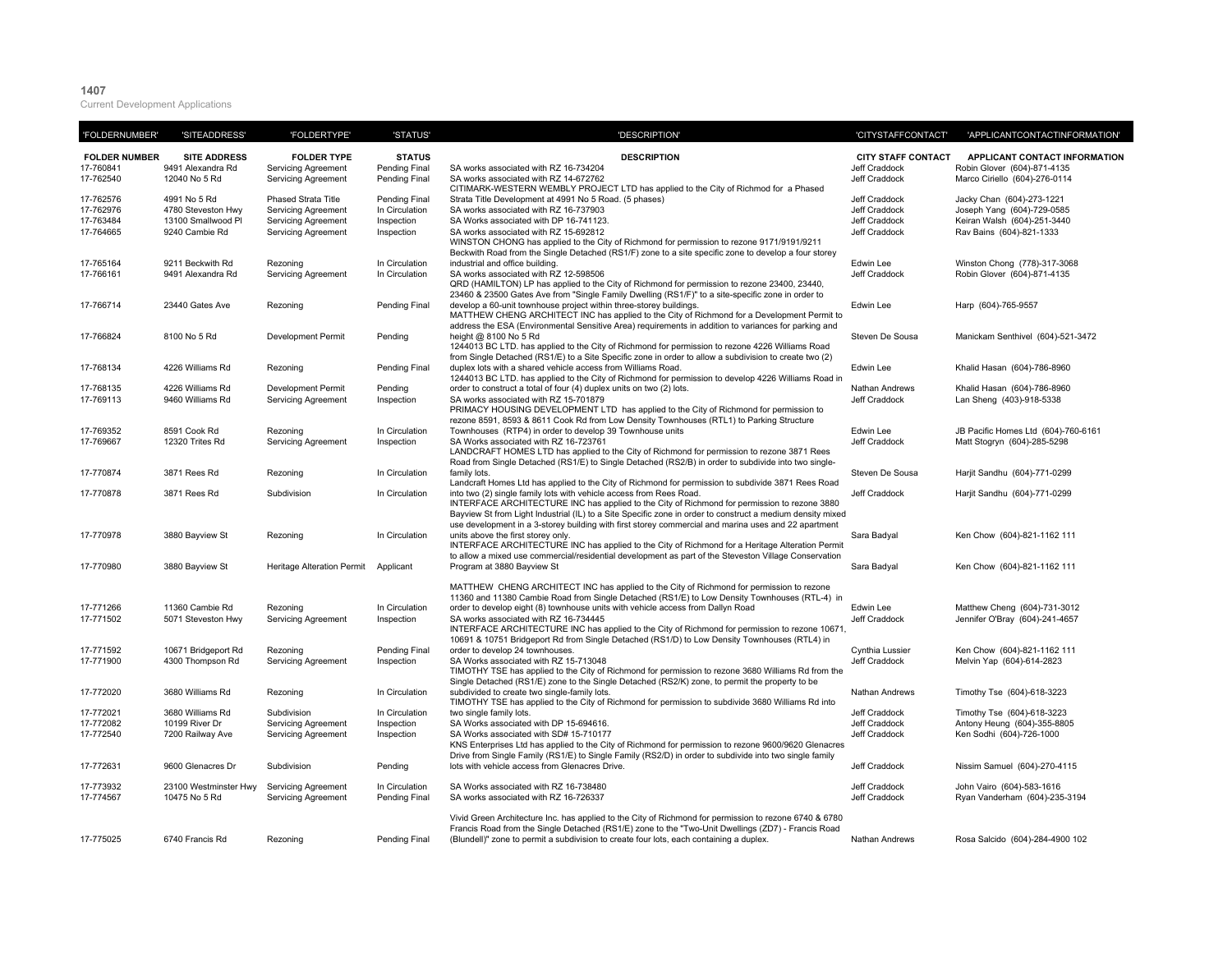| 17-775026                                                     | 6740 Francis Rd                                                                            | Subdivision                                                                                                                      | In Circulation                                                                     | HIGH-INTEGRITY CONSTRUCTION LTD has applied to the City of Richmond for permission to rezone<br>6740 & 6780 Francis Road from Single Detached RS1/E to two new zones to permit a subdivision to<br>create 4 duplexs.<br>TARNJOT SINGH KULAR has applied to the City of Richmond for permission to rezone 11951<br>Woodhead Rd from the Single Detached (RS1/E) zone to the Compact Single Detached (RC2) zone, to                                                                                                                                                                                                                                                                                                                        | Jeff Craddock                                                                    | Rosa Salcido (604)-284-4900 102                                                                                                                                |
|---------------------------------------------------------------|--------------------------------------------------------------------------------------------|----------------------------------------------------------------------------------------------------------------------------------|------------------------------------------------------------------------------------|------------------------------------------------------------------------------------------------------------------------------------------------------------------------------------------------------------------------------------------------------------------------------------------------------------------------------------------------------------------------------------------------------------------------------------------------------------------------------------------------------------------------------------------------------------------------------------------------------------------------------------------------------------------------------------------------------------------------------------------|----------------------------------------------------------------------------------|----------------------------------------------------------------------------------------------------------------------------------------------------------------|
| 17-775098                                                     | 11951 Woodhead Rd                                                                          | Rezoning                                                                                                                         | Pending Final                                                                      | permit the property to be subdivided to create two single-family lots with vehicle access from a new rear<br>lane.<br>JAGSON INVESTMENTS LTD has applied to the City of Richmond for permission to subdivide 11951<br>Woodhead Rd into two single family lots with vehicle access from a new rear lane to be constructed off                                                                                                                                                                                                                                                                                                                                                                                                             | Nathan Andrews                                                                   | Tarnjot Singh Kular (778)-710-4997                                                                                                                             |
| 17-775099<br>17-775840                                        | 11951 Woodhead Rd<br>10255 River Dr                                                        | Subdivision<br><b>Servicing Agreement</b>                                                                                        | In Circulation<br>Inspection                                                       | Woodhead Road.<br>SA works associated with RZ 07-380169 and DP 11-564405<br>0870068 BC Ltd has applied to the City of Richmond to subdivide 9351 No 1 Road into 2 residential lots                                                                                                                                                                                                                                                                                                                                                                                                                                                                                                                                                       | Jeff Craddock<br>Jeff Craddock                                                   | Jagroop Singh Bhullar (778)-896-6596<br>Antony Heung (604)-355-8805                                                                                            |
| 17-776440                                                     | 9351 No 1 Rd                                                                               | Subdivision                                                                                                                      | Pending                                                                            | with vehicle access from rear lane.<br>MATTHEW CHENG ARCHITECT INC. has applied to the City of Richmond for permission to rezone<br>7391 Moffatt Road from the "Medium Density Low Rise Apartments (RAM1)" zone to the "High Density<br>Townhouses (RTH1)" zone, to permit the development of six townhouse units with vehicle access from                                                                                                                                                                                                                                                                                                                                                                                               | Jeff Craddock                                                                    | Rav Johal (604)-518-7064                                                                                                                                       |
| 17-777664                                                     | 7391 Moffatt Rd                                                                            | Rezoning                                                                                                                         | Pending Final                                                                      | Moffatt Road, to be shared with 7411 Moffatt Road<br>AJIT AUJLA has applied to the City of Richmond for permission to subdivide 8491 No 4 Road to create<br>two (2) lots, each with a principal dwelling and detached coach house with vehicle access from the rear                                                                                                                                                                                                                                                                                                                                                                                                                                                                      | Cynthia Lussier                                                                  | Phoebe Wu (604)-722-0688                                                                                                                                       |
| 17-777731                                                     | 8491 No 4 Rd                                                                               | Subdivision                                                                                                                      | In Circulation                                                                     | lane.                                                                                                                                                                                                                                                                                                                                                                                                                                                                                                                                                                                                                                                                                                                                    | Jeff Craddock                                                                    | Jenny Lai Kuen Ho (604)-908-8877                                                                                                                               |
| 17-777739<br>17-777961<br>17-778255<br>17-778313<br>17-778362 | 8491 No 4 Rd<br>9071 Steveston Hwy<br>13201 River Rd<br>10140 Finlayson Dr<br>6551 No 3 Rd | Rezoning<br><b>Servicing Agreement</b><br><b>Servicing Agreement</b><br><b>Servicing Agreement</b><br><b>Servicing Agreement</b> | In Circulation<br>Inspection<br>In Circulation<br>In Circulation<br>In Circulation | AJIT AUJLA has applied to the City of Richmond for permission to rezone 8491 No 4 Road from the<br>"Single Detached (RS1/E)" zone to a site specific zone to allow a subdivision to create two lots, each<br>with a Principal Dwelling and detached Coach House with vehicle access from the rear lane<br>SA associated with RZ16-728719/SD16-728720<br>SA works associated with Council Resolution R17/12-4 (19), June 26, 2017 Council Meeting.<br>SA associated with RZ 15-713737<br>SA works associated with DP 17-768248<br>MARYEM AHBIB has applied to the City of Richmond for permission to subdivide 10011 Seacote to<br>create two (2) Single Family Compact Lots, each with a principle dwelling with vehicle access from the | Nathan Andrews<br>Jeff Craddock<br>Jeff Craddock<br>Paul Sandhu<br>Jeff Craddock | Jenny Lai Kuen Ho (604)-908-8877<br>Harj Johal (778)-319-0644<br>Corey Adams (604)-365-3339<br>BENN PANESAR (604)-306-3030<br>Maggie Yeung (604)-678-9434 1406 |
| 17-778574<br>17-780761<br>17-781263                           | 10011 Seacote Rd<br>9560 Pendleton Rd<br>4471 Thompson Rd                                  | Subdivision<br>Servicing Agreement<br><b>Servicing Agreement</b>                                                                 | Pending<br>Pending Final<br>In Circulation                                         | rear lane.<br>SA associated with RZ16-732627<br>SA Works associated with RZ 15-713048                                                                                                                                                                                                                                                                                                                                                                                                                                                                                                                                                                                                                                                    | Jeff Craddock<br>Jeff Craddock<br>Jeff Craddock                                  | Jasjit Uppal (604)-600-7270<br>Peter Gee (604)-273-6266 338<br>Melvin Yap (604)-614-2823                                                                       |
| 17-781881                                                     | 22720 Westminster Hwy                                                                      | <b>Servicing Agreement</b>                                                                                                       | In Circulation                                                                     | SA works associated with RZ 16-754713<br>LANDA OVAL DEVELOPMENT LTD has applied to the City of Richmond for permission to rezone 6851<br>and 6871 Elmbridge Way from Industrial Business Park (IB1) to a zone that permits construction of a<br>mixed-use project that contains two 15 storey residential towers and one 15 storey hotel containing<br>approximately 369 residential units, 200 hotel rooms, 1,605 m2 of retail space and an internal 5 level                                                                                                                                                                                                                                                                            | <b>Jeff Craddock</b>                                                             | Terence Uy (604)-299-0605 110                                                                                                                                  |
| 17-782750                                                     | 6851 Elmbridge Way                                                                         | Rezoning                                                                                                                         | In Circulation                                                                     | parkade structure.<br>RAJ DHALIWAL has applied to the City of Richmond for permission to subdivide 10460 Williams Rd into                                                                                                                                                                                                                                                                                                                                                                                                                                                                                                                                                                                                                | Kevin Eng                                                                        | Wayne Pai (604)-319-0000                                                                                                                                       |
| 17-784470                                                     | 10460 Williams Rd                                                                          | Subdivision                                                                                                                      | Pending                                                                            | two single family lots with vehicle access from a rear lane off Aragon Road.<br>RAMAN KOONER has applied to the City of Richmond for permission to subdivide 10200/10220 Railway                                                                                                                                                                                                                                                                                                                                                                                                                                                                                                                                                         | Jeff Craddock                                                                    | Raj Brinder Singh Dhaliwal (604)-812-7370                                                                                                                      |
| 17-784928                                                     | 10200 Railway Ave                                                                          | Subdivision                                                                                                                      | Pending                                                                            | Avenue into three (3) coach houses with vehicle access from the rear lane                                                                                                                                                                                                                                                                                                                                                                                                                                                                                                                                                                                                                                                                | Jeff Craddock                                                                    | Raman Kooner (604)-825-4433                                                                                                                                    |
| 17-784946<br>17-785308                                        | 11671 Cambie Rd<br>9211 Odlin Rd                                                           | <b>Servicing Agreement</b><br><b>Servicing Agreement</b>                                                                         | In Circulation<br>Pending Final                                                    | SA works associated with RZ 14-670471<br>SA Works associated with RZ 17-778596                                                                                                                                                                                                                                                                                                                                                                                                                                                                                                                                                                                                                                                           | Jeff Craddock<br>Jeff Craddock                                                   | Ken Chow (604)-821-1162 111<br>Chris Ho (604)-871-4181                                                                                                         |
| 17-785709                                                     | 7300 Francis Rd                                                                            | <b>Servicing Agreement</b>                                                                                                       | In Circulation                                                                     | SA works associated with SD 17-761100                                                                                                                                                                                                                                                                                                                                                                                                                                                                                                                                                                                                                                                                                                    | Jeff Craddock                                                                    | Robon Tseng (604)-813-4083                                                                                                                                     |
| 17-785863                                                     | 8100 No 5 Rd                                                                               | <b>Servicing Agreement</b>                                                                                                       | In Circulation                                                                     | SA works associated with RZ 14-667707<br>ZHAO XD ARCHITECT LTD has applied to the City of Richmond for permission to develop 9880<br>Granville Avenue and 7031 No 4 Road in order to construct seven (7) three-storey townhouse units with                                                                                                                                                                                                                                                                                                                                                                                                                                                                                               | Jeff Craddock                                                                    | Manickam Senthivel (604)-961-7650                                                                                                                              |
| 17-785944                                                     | 9880 Granville Ave                                                                         | Development Permit                                                                                                               | Council                                                                            | vehicle access from 9800 Granville Avenue.<br>WESTERN-CITIMARK RIVER FRONT TOWNHOUSE PROJECT LTD has applied to the City of                                                                                                                                                                                                                                                                                                                                                                                                                                                                                                                                                                                                              | Edwin Lee                                                                        | Xue Dong Zhao (604)-275-8882                                                                                                                                   |
| 17-787363                                                     | 10311 River Dr                                                                             | Phased Strata Title                                                                                                              | Pending Final                                                                      | Richmond for a Phased Strata Title Development at 10311 River Dr (3 phases)                                                                                                                                                                                                                                                                                                                                                                                                                                                                                                                                                                                                                                                              | Jeff Craddock                                                                    | Kelvin Leung (604)-214-8833 136                                                                                                                                |
| 17-787787<br>17-788628                                        | 6311 Graybar Rd<br>5191 Steveston Hwy                                                      | <b>Servicing Agreement</b><br><b>Servicing Agreement</b>                                                                         | Inspection<br>Pending Final                                                        | SA works associated with RZ 17-772644<br>SA works associated with RZ 17-765557                                                                                                                                                                                                                                                                                                                                                                                                                                                                                                                                                                                                                                                           | Jeff Craddock<br>Jeff Craddock                                                   | Raymond Sull (604)-424-4899<br>Ryan Vanderham (604)-235-3194                                                                                                   |
| 17-788783                                                     | 9231 Williams Rd                                                                           | <b>Servicing Agreement</b>                                                                                                       | In Circulation                                                                     | SA works associated with RZ 16-729962                                                                                                                                                                                                                                                                                                                                                                                                                                                                                                                                                                                                                                                                                                    | Jeff Craddock                                                                    | Kenneth Y Chow (604)-821-1162 111                                                                                                                              |
| 17-788825                                                     | 7760 Garden City Rd                                                                        | <b>Servicing Agreement</b>                                                                                                       | Inspection                                                                         | SA works associated with RZ 15-701939                                                                                                                                                                                                                                                                                                                                                                                                                                                                                                                                                                                                                                                                                                    | Jeff Craddock                                                                    | Alex Snopek (604)-276-2555                                                                                                                                     |
| 17-788900                                                     | 7780 River Rd                                                                              | Rezoning                                                                                                                         | In Circulation                                                                     | URBAN SOLUTIONS ARCHITECTURE LTD. has applied to the City of Richmond for permission to<br>develop 7780, 7800, 7804, 7820 & 7840 River Rd in order to construct an approximately 31,516 m2<br>(339,121 ft2) complex with one (1) office building, one (1) hotel building and retail uses.<br>JHUJAR CONSTRUCTION LTD. has applied to the City of Richmond for permission to develop 9291and<br>9311/9331 No. 2 Road in order to construct 12 townhouse units with vehicle access from 9211 No. 2                                                                                                                                                                                                                                         | Suzanne Carter-Huffman                                                           | Donald Yen (604)-261-6106                                                                                                                                      |
| 17-790086                                                     | 9291 No 2 Rd                                                                               | Development Permit                                                                                                               | In Circulation                                                                     | Road.                                                                                                                                                                                                                                                                                                                                                                                                                                                                                                                                                                                                                                                                                                                                    | Edwin Lee                                                                        | Lance Barnett (604)-597-7100                                                                                                                                   |
| 17-790958                                                     | 9340 General Currie Rd                                                                     | Rezoning                                                                                                                         | Pending Final                                                                      | 1116559 BC Ltd has applied to the City of Richmond to rezone 9340 General Currie Road from Single<br>Family (RS1/F) to a site specific zone (ZT45) in order to develop 5 3-storey high townhouse units.<br>BOLD Properties (Cooney) Limited Partnership has applied to the City of Richmond to develop a multi-<br>family high-rise apartment building with approximately 83 residential units, including 1 live/work unit, on                                                                                                                                                                                                                                                                                                           | Minhee Park                                                                      | Eric Law (604)-505-2099                                                                                                                                        |
| 17-791045                                                     | 6333 Cooney Rd                                                                             | <b>Development Permit</b>                                                                                                        | Pending                                                                            | the property located at 6333 Cooney Road                                                                                                                                                                                                                                                                                                                                                                                                                                                                                                                                                                                                                                                                                                 | Sara Badyal                                                                      | Phillip MacDougall (604)-893-1772                                                                                                                              |
| 17-791280                                                     | 8180 Heather St                                                                            | Rezoning                                                                                                                         | In Circulation                                                                     | 1265028 BC LTD has applied to the City of Richmond for permission to rezone 8180 Heather St from<br>Single Detached (RS1/E) in order to permit the subdivision to create 2 Single Detached Lots (RS2/A)                                                                                                                                                                                                                                                                                                                                                                                                                                                                                                                                  | Nathan Andrews                                                                   | Jagmeet Gill (604)-721-5334                                                                                                                                    |